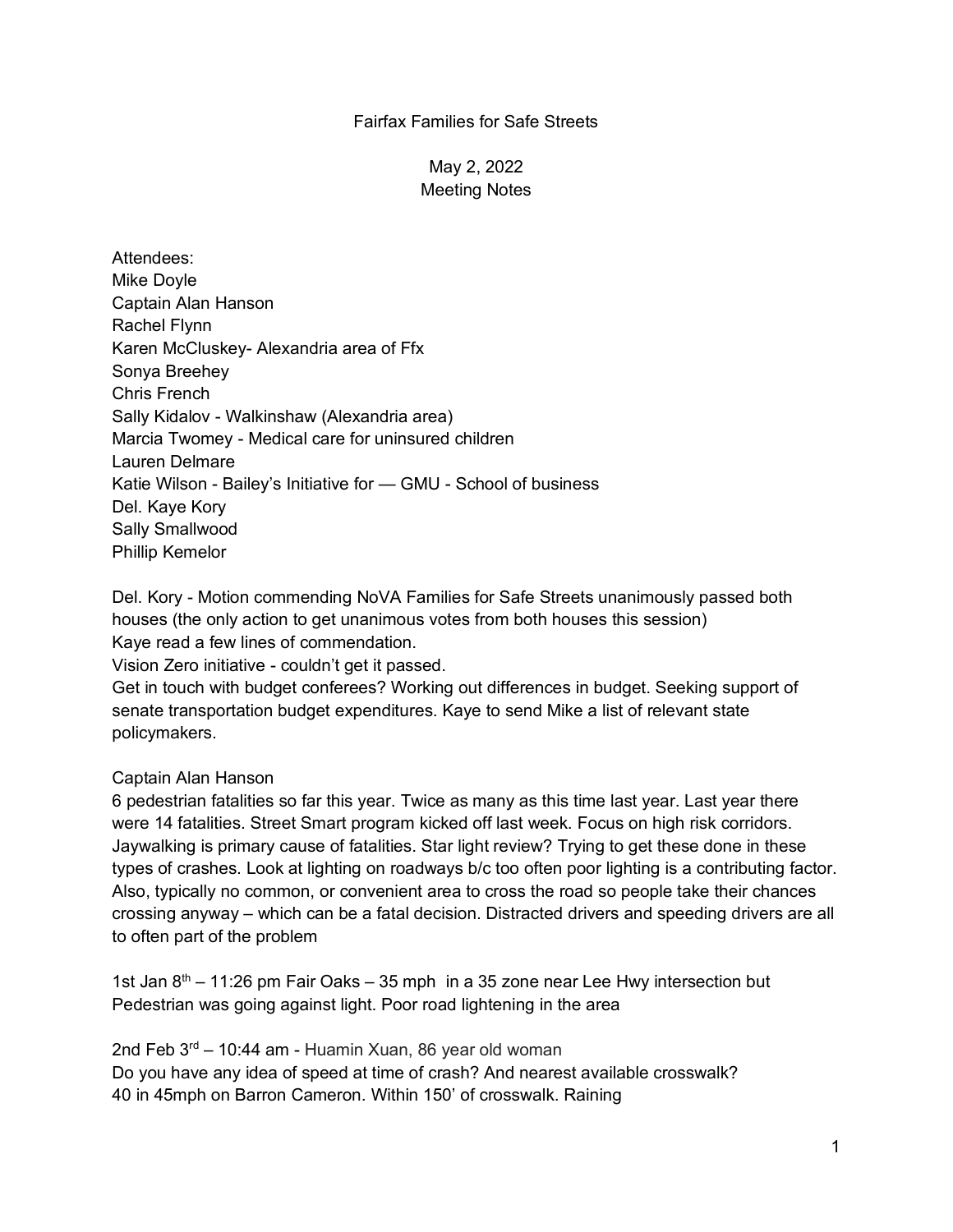$3rd$  – Feb  $10<sup>th</sup>$  8:30 pm - William Dunn – 83 year old male

Within 200' of Columbia Pike intersection - 25 mph. Just turned onto John Marr. Crossing midblock. Question asked if driver was distracted with looking at his phone. Ans: Need "probable cause" to examine phone records – difficult to get judge to grant that.

 $4th$  – Feb  $19<sup>th</sup>$  – 7 pm - Victor Savier Barillas Delao Evening. Darkness. Several hundred feet from nearest intersection.  $\frac{1}{4}$  mile from Workhouse road. 55 mph speed limit

5th - March 28 1:24pm

Franconia/Commerce. 3 drivers and 1 pedestrian.

1st driver ran red light. Hit another truck. Ford F150 struck panhandler. And struck another vehicle. Pan handler in medium when vehicle crashed into him. First driver was charged w/red light violation, speeding. Commonwealth attorney doesn't automatically get involved. Police want them more involved so early this year found out and doing it differently now.

6th - April 20 at 6:30pm 59 year old. Pedestrian in marked crosswalk. Driver charged w/vulnerable road user No speed to report. She was speeding. Walkinshaw staffer - lots of complaints re: that crosswalk.

—-----

How do you determine speed? Is it self-reported? Onboard can report speed if airbags deploy Sometime self-reported. Analysis on the issue is wanting.

Can you check phones? If there's probably cause, PD will check phones. But they can't as a matter of routine. Needs to be presented to judge.

—--

Captain Hanson. Photo enforcement on the horizon. Would support in high crash zones too.

—-- Rachel Flynn

To share a list regarding action at Leesburg Pike (near Bailey's) .

- 1. Speed monitoring -trailers. Install a week at time.
- 2. Extending Ped crossing time at Glen Carlyn. Already implemented.
- 3. Lead pedestrian intervals. Discussed w/VDOT. Complications. Only LPI w/concurrent signals. Signal engineers aren't willing to modify otherwise.